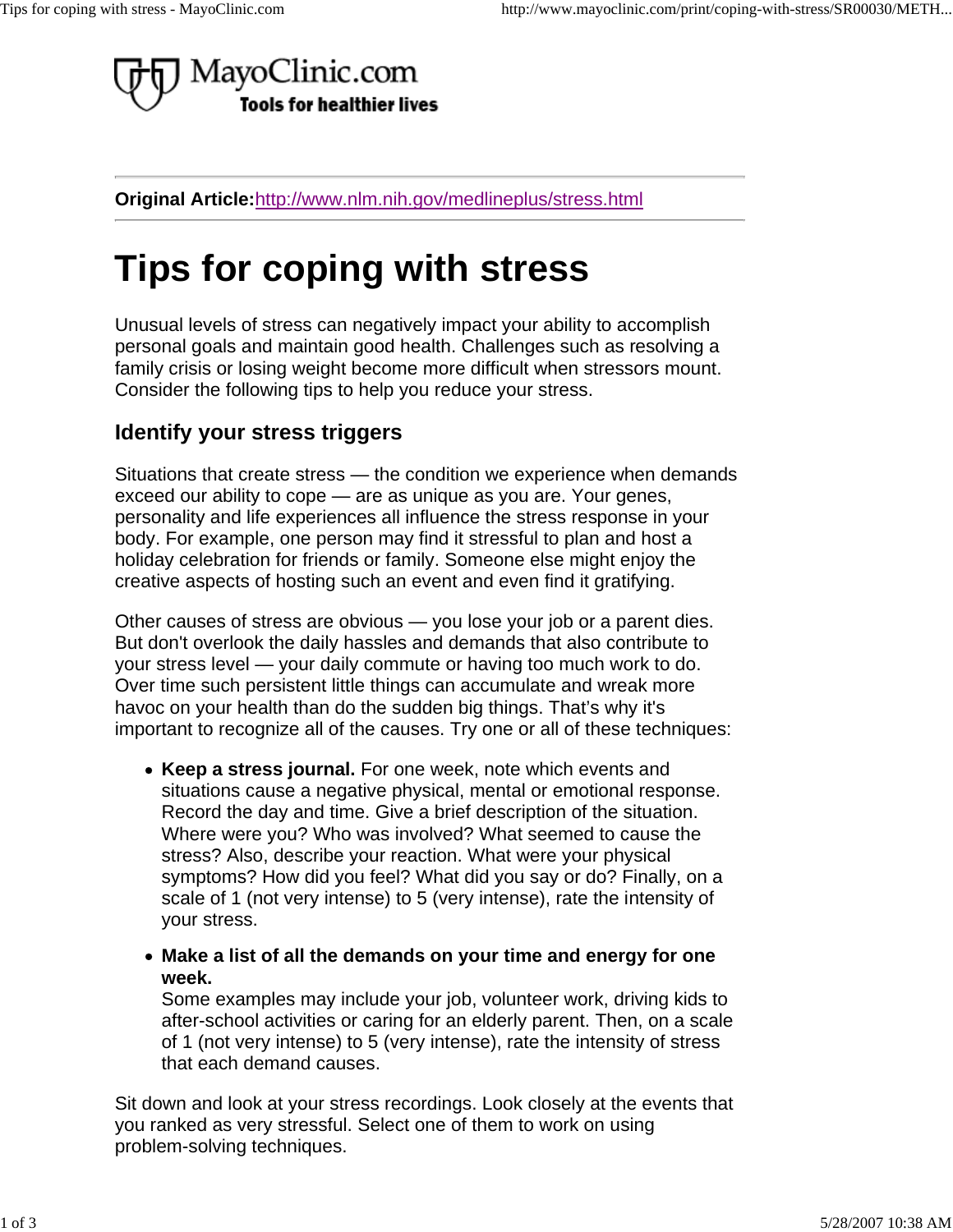## **Improve your time management skills**

Effective time management skills can help you identify goals, set priorities and minimize the stress in your life. Use these tips to improve your time management skills and lower your stress level.

- Create realistic expectations and deadlines for yourself, and set regular progress reviews.
- Throw away unimportant papers on your desk. Prepare a master list of tasks.
- Throughout the day, scan your master list and work on tasks in priority order.
- Use a planner. Store addresses and telephone numbers there. Copy tasks from your master list onto the page for the day on which you expect to do them. Evaluate and prioritize daily.
- For especially important or difficult projects, reserve an interruption-free block of time behind closed doors.

## **Overcome burnout**

If you dread going to work or feel burned out or stressed over a period of weeks, your situation could affect your professional and personal relationships and even your livelihood. Overwhelming frustration or indifference toward your job, persistent irritability, anger, sarcasm and a quickness to argue are indicators of a condition that needs to be dealt with. Here are strategies you can use:

- **Take care of yourself.** Eat regular, balanced meals, including breakfast. Get adequate sleep and exercise.
- **Develop friendships at work and outside the office.** Sharing unsettling feelings with people you trust is the first step toward resolving them. Minimize activities with "negative" friends who only reinforce bad feelings.
- **Take time off.** Take a vacation or a long weekend. During the workday, take short breaks.
- **Set limits.** When necessary, learn to say no in a friendly but firm manner.
- **Choose battles wisely.** Don't rush to argue every time someone disagrees with you. Keep a cool head, and save your argument for things that really matter. Better yet, try not to argue at all.
- **Have an outlet.** Read, enjoy a hobby, exercise or get involved in some other activity that is relaxing and gets your mind off work.
- **Seek help.**

If none of these things relieves your feelings of stress or burnout, ask a health care professional for advice.